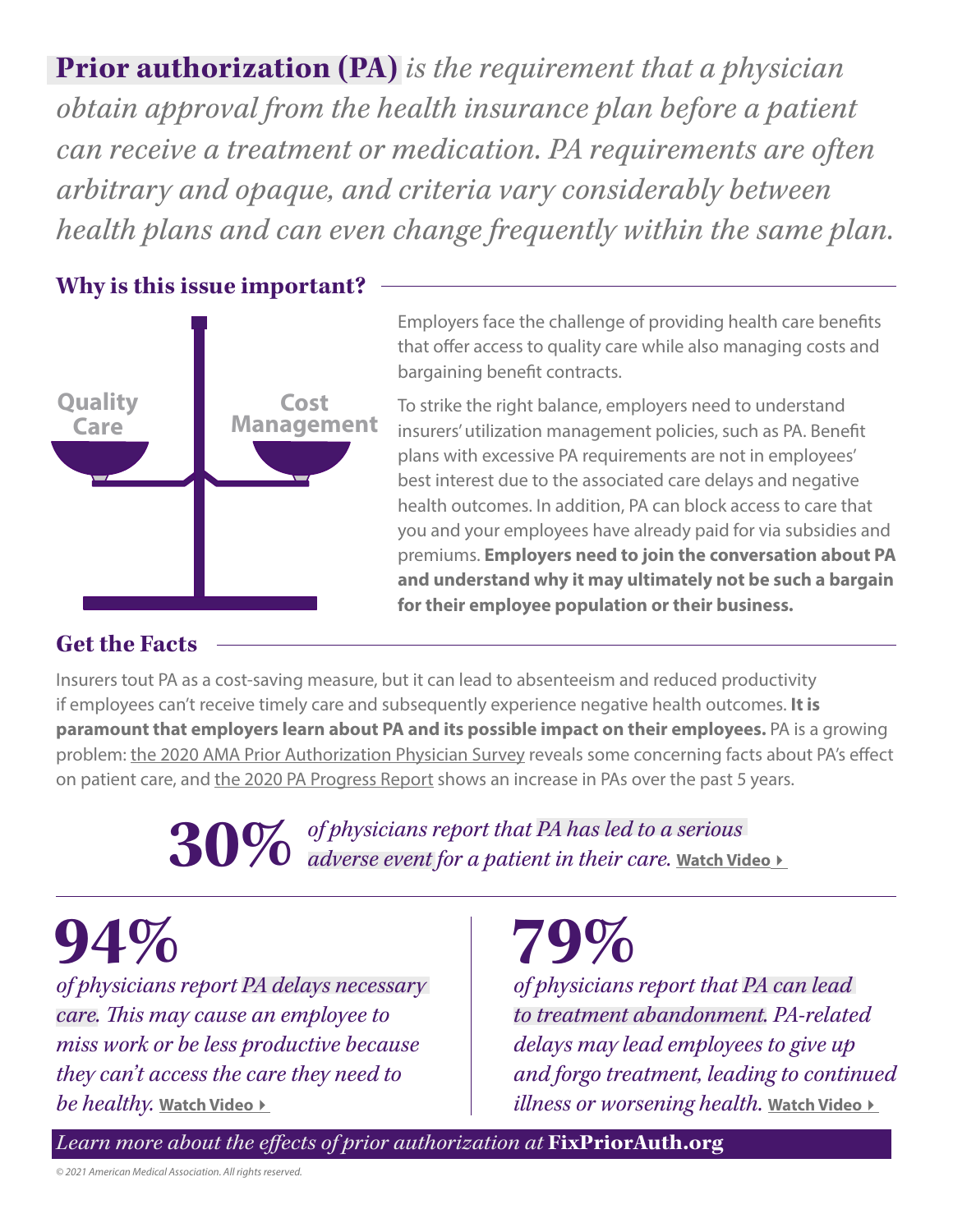#### **Case Studies**

Each employer has particular health benefit needs based on their employee population. Below are two case studies that show how PA impacts employees with common health issues.

#### **Case Study #1: Diabetes**

Diabetes impacts 1/3 of Americans and is the focus of many employer health and wellness programs. **PA can delay or prevent patients from accessing the medication and supplies needed to manage diabetes.** 

*An AMA survey of patients with diabetes revealed that:*

# **Over 1 in 5 reported delays**

in treatment due to PA

**Nearly 1 in 5 Rearly 1 in 5**<br>had to ration or skip doses of medication due to PA

**13% were hospitalized**  due to PA

**30% paid out of pocket**  to get timely care

#### **Case Study #2: Substance Use Disorder**

Many employers focus on ensuring employees receive adequate and timely treatment for substance use disorder (SUD). **PA can interfere with patients receiving SUD treatment, which is why many states have passed SUD-specific PA reforms.** 

*This study looked at nearly 950,000 Medicare beneficiaries between 2012-2017. Key findings show the removal of PA was associated with:* 

## **A 29% decrease**

in SUD-related emergency room visits

**Approximately 28% decrease**  in SUD-related inpatient admissions<br> **A 36% decrease PERIMPLE IS THE SULP-related emergency room visits<br>
had to ration or skip doses<br>
of medication due to PA<br>
<b>DENIED APPROXimately 28% decrease**<br> **DENIED -related inpatient admissions**<br> **A 36% decrease** 

**A 36% decrease**  in emergency room visits

**Approximately 24% decrease**  in inpatient admissions

#### **What can employers do?**

 **Ask health insurance plans questions** during the next benefit contracting season. **Click here** for a list of questions to ask health plans about how their PA requirements may impact your workforce.

 **Solicit feedback from your employees** about their experience with prior authorization through: a benefit satisfaction survey, anonymous HR complaint line, or open engagement with HR representatives.

**Take action by visiting FixPriorAuth.org** to learn more, submit stories, and sign our petition.

 **Encourage your employees to get involved!**

*Learn more about the effects of prior authorization at* **FixPriorAuth.org**